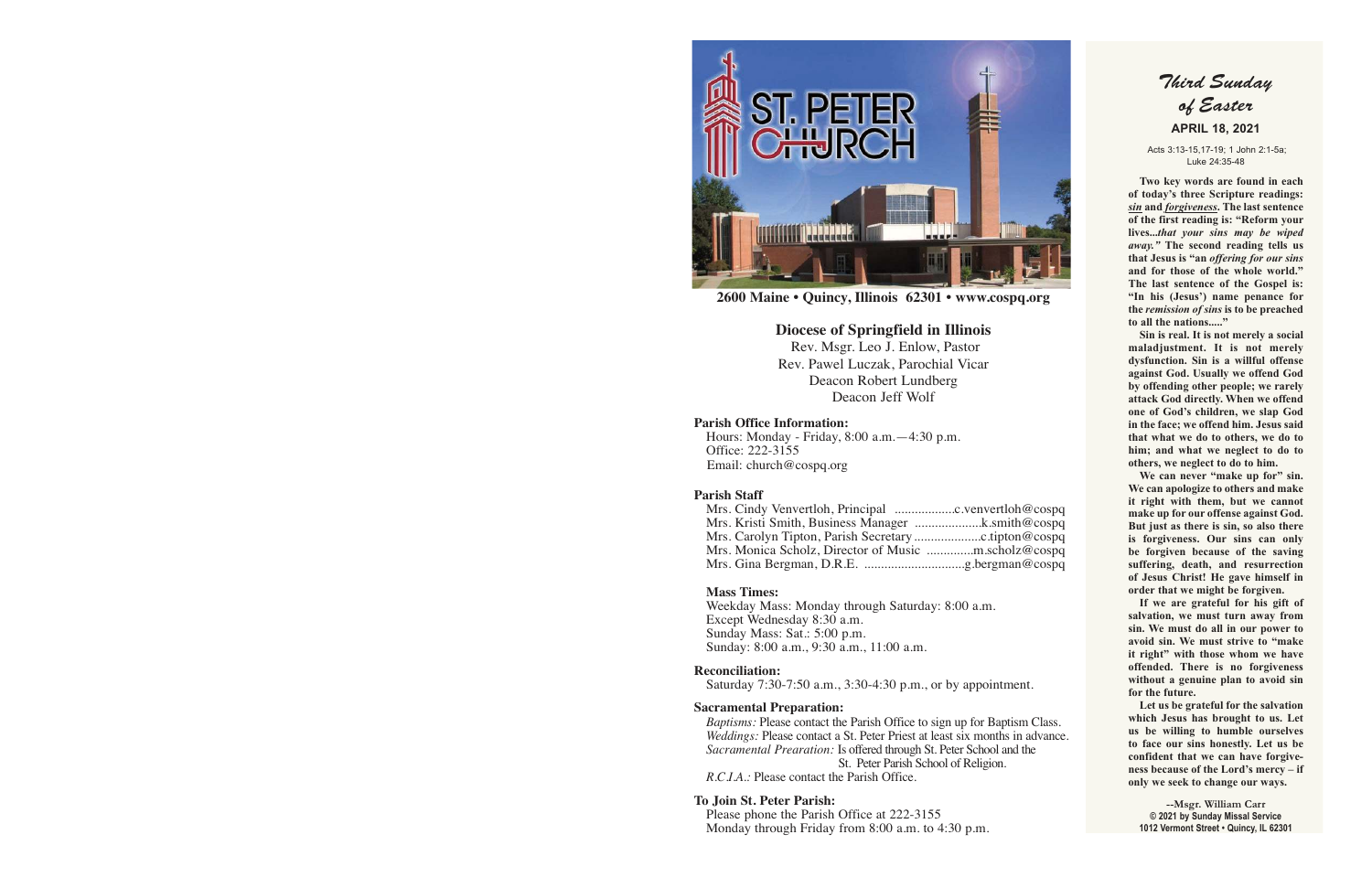

# **The Parish of St. Peter Quincy, IL**

## ~Mass Intentions~ April 19-25, 2021

19. Monday 8:00 a.m. Richard Lauer

20. Tuesday 8:00 a.m. Alice Wavering & T.B. Kemner

21. Wednesday 8:30 a.m. Fr. Roy Bauer

22. Thursday 8:30 a.m.

Edgar & Virginia Newman

23. Friday 8:00 a.m. Dorothy & Dick Olps

24. Saturday 8:00 a.m. Kevin Callahan

24. Saturday 5:00 p.m. Pat Ellerbrock

25. Sunday 8:00 a.m. Our Parish Family

25. Sunday 9:30 a.m. Dr. Robert Murphy

25. Sunday 11:00 a.m. Beau Barry

— Mass Schedule — Monday-Saturday 8:00 a.m. Wednesday 8:30 a.m. Thursday 8:30 a.m. (during COVID—2nd School Mass) Saturday 5:00 p.m. **Sunday 8:00 a.m.,** 9:30 a.m., and 11:00 a.m.

Sacrament of Reconciliation Saturday: 7:30-7:50 a.m. 3:30-4:30 p.m.

## Third Sunday of Easter, April 18, 2021

## **Dear Parishioners,**

 This weekend we celebrate the Third Sunday of Easter. In our Gospel reading we have the risen Christ once again appearing to His disciples. Of course His first words are always, "Peace be with you." As this Gospel relates, "They were startled and terrified and thought that they were seeing a ghost." His appearance in a risen body was something beyond their grasp and understanding. It was a miracle beyond their comprehension. I can understand why they were terrified and startled and even thought they were seeing a ghost. What other rational explanation could be given? Again, this was beyond anything that they had ever experienced let alone understood. And this is when Jesus calms them and invites them "to touch Him and see, because a ghost does not have flesh and bones as you can see I have." With so much of our learning coming from our senses, we also know that these senses can fool us. Sight and hearing can be deceptive; but touch is the sense of certitude for all of us as it was for the apostles. Then while they were "still incredulous for joy and amazed, He asked them for something to eat." Once again, this became a proof of the resurrection and thus became their initiation as witnesses to the resurrection of Jesus.

 This next paragraph, I want to air some frustrations. Ever since the pandemic we have tried to follow the guidelines that have been given to us concerning protecting ourselves and our community from spreading the virus. I have heard from parishioners about their fear of this virus and demanded that I demand parishioners to wear masks. I have heard also from other parishioners who have stated that they will not be coming to Church if they have to wear masks. Others had left the Church to attend other Catholic Churches who might be more relaxed in wearing masks. Throughout it all, I have tried to do what I thought was right for those who are gathering to celebrate our Eucharist. I never demanded masks, but I encouraged for the sake of others to wear them. Personally, I will look forward to the day that we can return to normalcy, namely, worshipping together free of all facial coverings. Until that time, I am sorry that some of our parishioners have taken a leave of absence from the parish because of my request to wear a mask. I am also sorry to have lost other parishioners who have decided to leave the Church altogether because of our response to how we dealt with this virus. Whatever the case, I have been placed in a frustrating position as I realize our Church is far from perfect, is continually in need of forgiveness, and no one has all the answers. We just pray that we are open to God's direction in all of our lives because He's the only one to provide any certainty in life.

 This Sunday, I want to congratulate our Third Graders who will be receiving their First Holy Communion and Confirmation at two separate Masses, 1:00 and 4:00 p.m. I have been granted this privilege which in the future will be celebrated at the Cathedral with the Bishop. I ask you to pray for these young people as they complete their Rites of Initiation in the Catholic Church with the celebration of these two sacraments. The next two Sunday afternoons, our 8th grade classes will be celebrating their Confirmation at Masses at 1:00 p.m. As a parish family, I ask you to keep them all in your prayers. Special thanks to their teachers and parents who have assisted them in their preparation.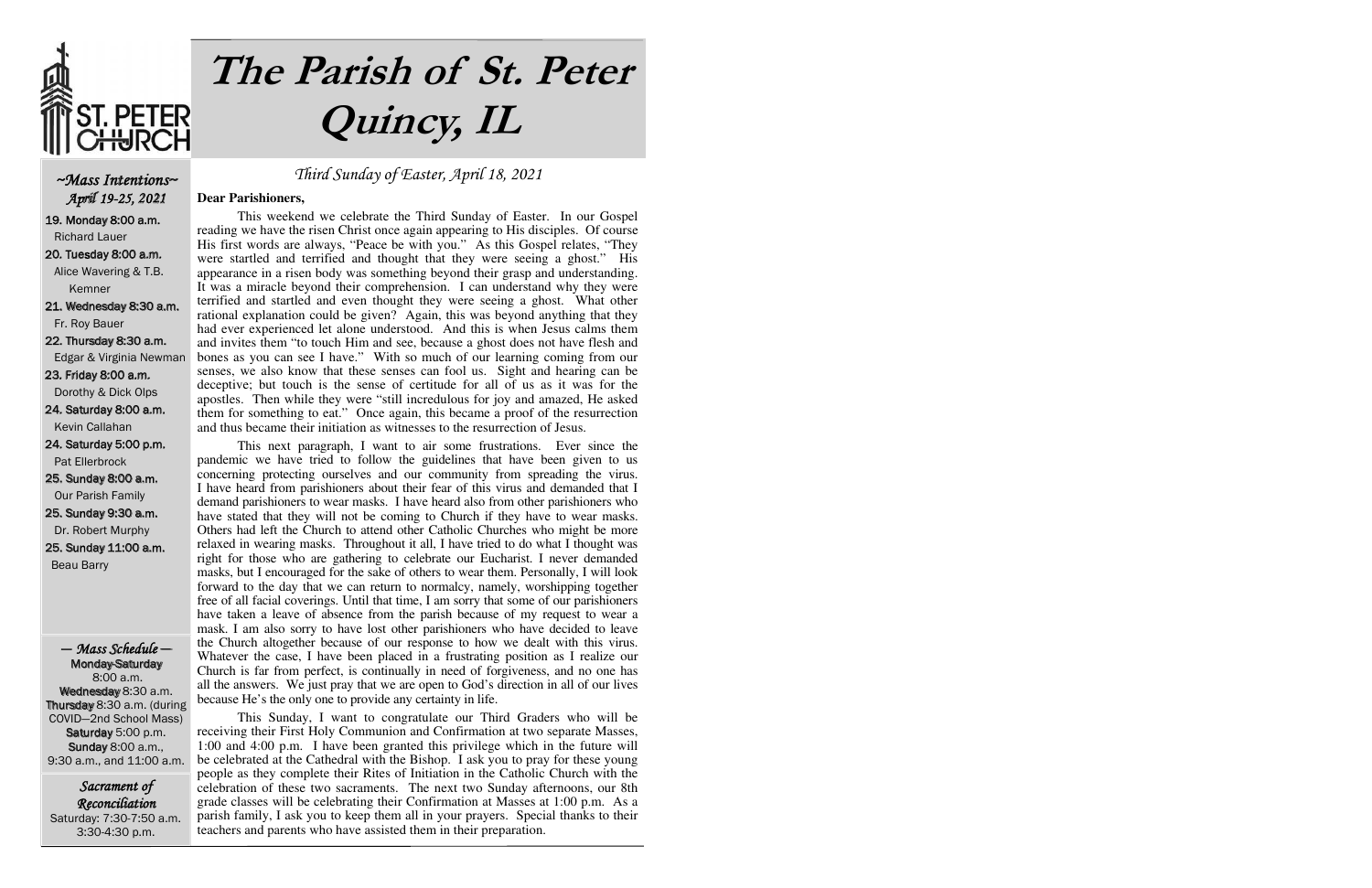# **The School of St. Peter**



# Week of April 18, 2021 A Message from Mrs. Cindy Venvertloh

*"St. Peter School provides a quality education built on Catholic values and teachings."*



## SERVING OUR COMMUNITY

St. Peter School students made 'lap' blankets for our Veterans who are living at the Veteran's Home. These blankets will be used to help cover their laps while they are sitting in a chair or if they are in a wheelchair. We hope that this brought them happiness during the Easter season.

## SCIENCE OBSERVATIONS

Students in Mrs. Erd's 5th grade homeroom observe and draw crickets as part of their animal interaction lesson. Stay tuned for next week to see pictures of the students with green anoles (chameleons.)



## 2nd GRADE WINNING BOOK OF TOURNAMENTS

 Mrs. Mellon, one of our 2nd grade teachers created a video of her students reading the winning book of their book tournament. Check this out for your enjoyment: https://youtu.be/ bLnccg46YNM. We are so proud of our students.

## Job Opening – St. Peter School

 St. Peter School is accepting applications for a teaching position for the 2021-2022 school year. Qualified applicants should hold an Illinois Professional Educator License. Responsibilities will include teaching students in grades K-8 in science, technology, engineering and math. Qualified applicants should send a cover letter, resume, and references to Mrs. Cindy Venvertloh, 2500 Maine Street, Quincy, IL 62301.

## Job Opening – St. Peter School

 St. Peter School is accepting applications for teacher aide positions for the 2021-2022 school year. Applicants should have experience in working with young children. Responsibilities include working one on one with children, assisting the classroom teacher with instruction and supervision. Qualified applicants should send a cover letter, resume, and references to Mrs. Cindy Venvertloh, St. Peter School, 2500 Maine Street, Quincy, IL 62301.

## **MENU**

Monday: Hot dog / bun, chili cheese sauce, sweet potato puffs, fruited jello cup, cookie. Tuesday: Cheesy scrambled egg, flap sticks, banana slices, razzy juice.

Wednesday: Apple frudel, yogurt / fruit cup, bacon round, hard boiled egg.

Thursday: Pasta w / meat sauce, spinach salad, pineapple tidbits, garlic sticks.

Friday: BBQ wing dings, mac & cheese, mixed veggies, fruit cocktail.

## WHAT IS HAPPENING THIS WEEK?

Map Testing continues until April 30

Mon., April 19: School Board mtg. 7:00 p.m., room 8-101.

Tues., April 20: Vision & Hearing Screening through Thursday.

Wed., April 21: Children's School Mass: gr. K, 2, and 4 attend.

Thurs., April 22: Children's School Mass: gr. 1 and 5 attend.

April 25: Confirmation Mass for 8th grade at 1:00 p.m.

School of St. Peter 2500 Maine Street Quincy, IL 62301 Phone: 217-223-1120 Website: www.stpeterschool.com Email: c.venvertloh@cospq.org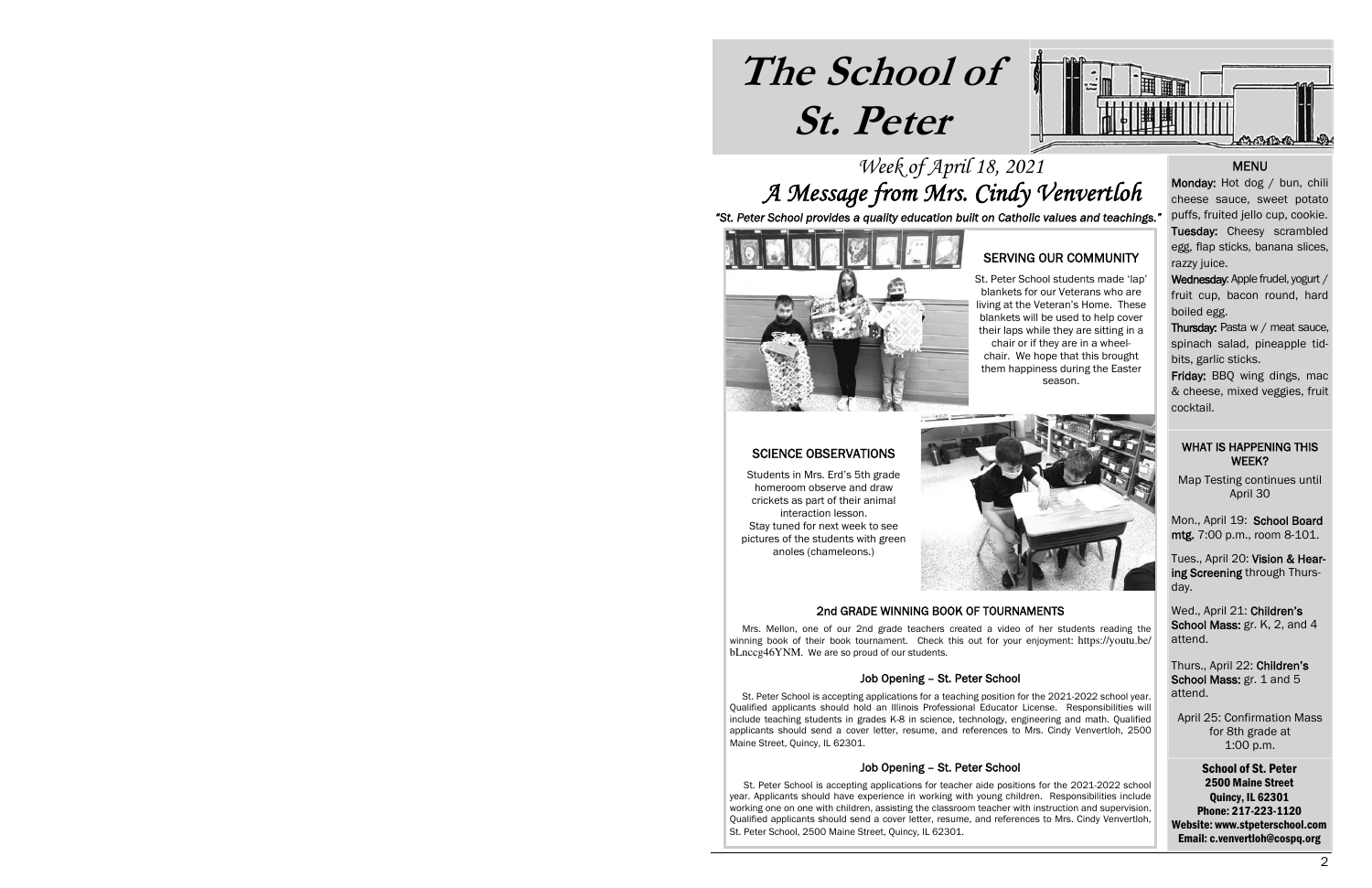## Mark Your Calendar

## Mon. April 19:

Tues. April 20: Novena, 8:30 a.m., Church Haiti Meeting, 6:00 p.m., Cafeteria

Wed. April 21: PSR, 6:15 p.m., School Ladies Cursillo, 7:00 p.m., Fr. Bauer Prayer Room

Thurs. April 22: St. Veronica's Guild, 1:00 p.m., Lower Level Conf. Room

Fri. April 23:

Sat. April 24: Rosary, 7:30 a.m., Church

Sun. April 25: Marriage Enrichment, 5:30 p.m., Cafeteria

#### **Fr. Leo's column continued….**

 This weekend, there will be people present in the Narthex selling raffle tickets for the "Everybody Wins Mega Raffle." I ask you to support their efforts if you are able by purchasing a ticket for \$100. Please consult the bulletin for details on the various winning prizes. One thing I do know is that our students all benefit from this raffle as the proceeds go to help keep our tuition affordable.

 I'm still looking for a parish nurse or its equivalent to help in a special ministry in our parish family. If you know of someone interested in working with the elderly, the bereaved, the sick, please give me a call and we can discuss this ministry further.

 If you haven't yet turned in your rice bowls, that money collected from your self discipline this Lent, please either put a check in the collection with that amount or deposit the rice bowl itself in the special container located before the altar. Thank you in advance.

**ON THE LIGHTER SIDE:** A good and pious man fell on hard times. As he was saying his prayers one night, he asked God to let him win the state lottery in exchange for his long years of devout service.

 The next day, he was optimistic, but after nothing happened, he pleaded his cause in prayer once again. Still God was silent.

 Finally, the man got down in his knees and complained, "Why don't you give me a break?"

 Suddenly the voice of the Almighty was heard, "Why don't you give me a break? At least buy a ticket."

Mag. La J. Enlow

—Masses—

No Sign-Up required for Any Masses

## —Mass Servers—

Not Assigned At This Time but can Sign-up Online for Weekends

# —Daily Mass Ministry Schedule—

Not Assigned At This Time



## WEEKLY COLLECTION

|                            | <b>April 11</b> | <b>Total to Date</b> |
|----------------------------|-----------------|----------------------|
| Loose Collections          | \$724.01        | \$17,584.15          |
| <b>Regular Collections</b> | \$19,816.00     | \$1,235,427.27       |
| <b>Annual School Fund</b>  | \$3,957.00      | \$303,597.56         |
| <b>Holy Days</b>           | \$2,285.00      | \$55,812.00          |
| Totals                     | \$26,782.01     | \$1,612,420.98       |
| <b>Total Budget Goal</b>   | \$32,000.00     | \$1,312,000.00       |
| <b>Difference</b>          | (\$5,217.99)    | \$300,420.98         |

## **Diocesan Collections**

Catholic Times: \$15.00 First Offering: \$5.00 Latin America: \$15.00 Eastern Europe: \$60.00 Rice Bowls: \$1,421.42 Seminarians: \$365.00 Home Mission: \$70.00

### **Haiti Sister Parish Collections**

Collected: \$575.00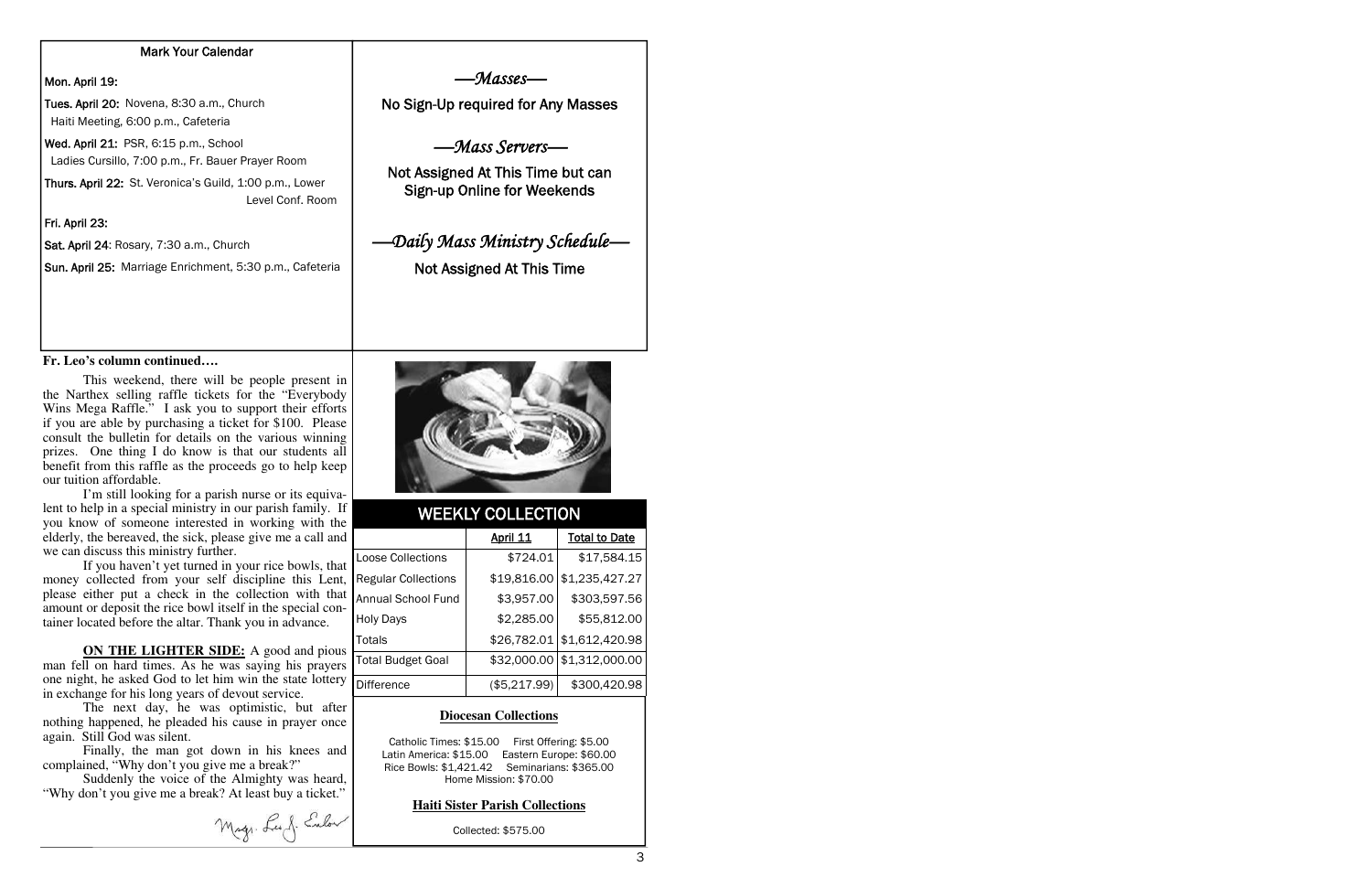



Diocese of Springfield in Illinois Catholic Pastoral Center • 1615 West Washington • Springfield, Illin<br>www.dio.org (217) 698-8500 Fax: is 62702-4757 Fax: (217) 698-0802

April, 2021

#### Dear Brothers and Sisters in Christ,

 In their 2000 pastoral letter *Responsibility, Rehabilitation, and Restoration,* the bishops of the United States called the faithful to embrace an approach to criminal justice that takes into account the dignity of crime victims and their families, communities, and offenders.

 The Catholic Home Missions-funded Diocese of Santa Rosa is answering this call for an approach that upholds justice and healing in its six counties of northwestern California, stretching from Napa in the south along the coastline to the Oregon border. The Diocese's Catholic Restorative Justice Ministries program *(www.restorejusticesantarosa.org)* works to fulfill the bishops' vision through various activities that include support for inmates reentering society, as well as pastoral ministries for crime victims and their families, justice system personnel, and inmates. The program's broad range of goals are being implemented, expanded, and refined yearly with financial assistance from the Catholic Home Missions Appeal. When you participate in the appeal, you join in the Church's healing mission of mercy to all.

 Your support of this appeal makes a difference in the lives of our brothers and sisters right here in the United States. Please prayerfully consider how you can support the appeal this year. To learn more about the appeal and those who benefit from it, visit *www.usccb.org/home-missions.* 

Thank you for strengthening the Church at home.

Sincerely yours in Christ,

+ Thomso John Paprocki

 Most Reverend Thomas John Paprocki Bishop of Springfield in Illinois

#### "Everybody Wins" Mega Raffle

 Tickets for the 2021 "Everybody Wins" Mega Raffle can now be purchased from nearly 1,000 QCES and QND families. In addition to purchasing Mega Raffle tickets from Quincy Catholic schools' families, they can also be purchased online at QuincyMegaRaffle.org. Only 4,000 tickets will be sold at \$100 per ticket, and the first 4,000 tickets turned in to the QND Foundation Office will be entered in the drawing. The Grand Prize is \$100,000; 2nd Prize is \$20,000; and Third Prize is \$10,000. There will be 42 cash prizes awarded in all, totaling \$169,500.

 NEW THIS YEAR – There will be one "*Super-Early Bird" Drawing* for \$25,000 cash. The *"Super-Early Bird"* Drawing will be held on Friday, May 14, on Y101 Radio at 8:10 a.m. Both ticket purchasers and sellers will have their names entered into this drawing. *To be eligible for the "Super-Early Bird" Drawing, tickets must be purchased and returned to the QND Foundation Office by 4:00 p.m. on Friday, April 30.* 

 In addition to the "*Super-Early Bird"* Drawing on Friday, May 14, there will be six "Fantastic Friday Early Bird*"* Drawings. Two \$500 cash prizes will be awarded on May 21, May 28, and June 4. The winners will be announced live on Y101 at 8:10 a.m. The remaining 35 "Mega Drawing" cash prizes, including the top three prizes mentioned above, will take place at the St. Francis Parish Picnic on Saturday, June 12, starting at 7:00 p.m.

 Proceeds from the "Everybody Wins" Mega Raffle are shared equally between the QCES and QND Foundations, and provide increased tuition assistance for QCES K – 8 students, as well as additional tuition assistance and technology upgrades for QND students. Quincy's five Catholic schools will also benefit from the \$40,000 "Ticket Give Back" program. The purchasers of Mega Raffle tickets can choose if they want \$10 of their ticket to be given to one school or divided equally among two or more schools.

 All ticket sales are final and non-refundable. You need not be present to win. For more information about the 2021 "Everybody Wins" Mega Raffle, or to purchase a ticket, please visit QuincyMegaRaffle.org, or contact Paul Rittof, Executive Director of the QCES Foundation, at (217) 779-3157 or Kurt Stuckman, Executive Director of the Quincy Notre Dame Foundation, at (217) 224-2598.

## MAY 2021 USHER SCHEDULE

Saturday, 5:00 p.m. Mass Lead Usher: Tom Bordewick Ushers: Rodney Becks, Mike Kurk, Tom Moore, Mark Wiewel Sunday, 8:00 a.m. Mass Lead Usher: Kevin Haider Ushers: Ernie Bain, George McDonnell, Kurt Stuckman, Robert Welding Sunday, 9:30 a.m. Mass Lead Usher: Harold Ellerbrock Ushers: Peter Bond, Matt George, Mike Lawrence, Scott Utterback Sunday, 11:00 a.m. Mass Lead Usher: Steve Koester Ushers: Dan Bradfield, Stephen Gramke, Kevin Schuckman, Tom Strieker The ushers are being assigned by month. If you need a contact list for substitutes, please call the Parish Office at 222-3155.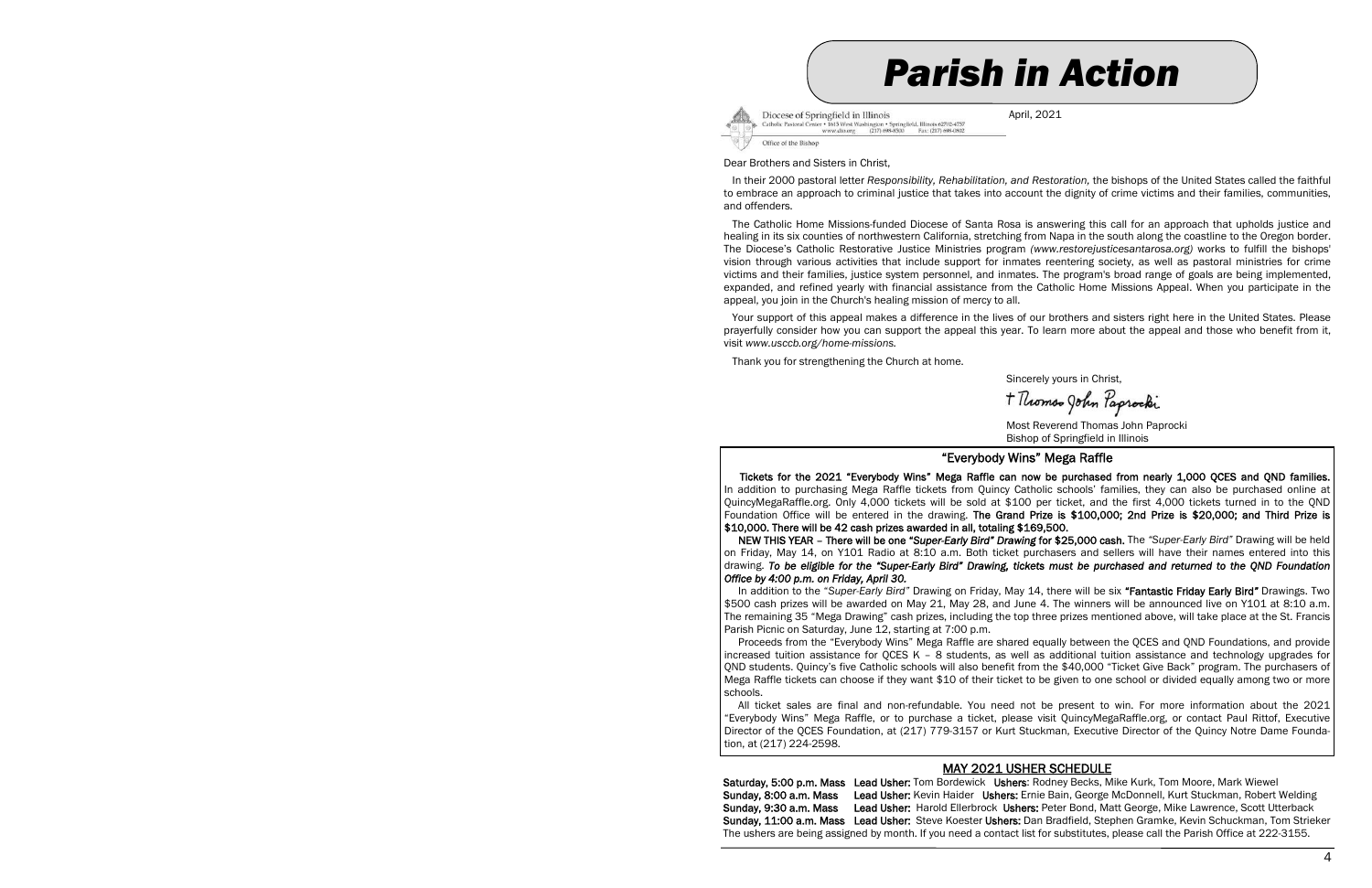

 May the soul of *Margaret Collins* 

*Rest in Peace* 

sing praises with the Angels in Heaven forever.

#### Welcome!

Please welcome to our parish family Chad and Karla Hildebrand, and their children Hunter and Madalyn!

֬֕֓

#### Rice Bowls

 Rice Bowls are being collected. You can return the money in an envelope, with your name on it, and mark it Rice Bowl. The envelope can be placed in the collection. If you return the Rice Bowl itself, please add your name on it and tape it closed and take it in church in front of the altar.

### St. Veronica Guild

 The St. Veronica Guild will meet Thursday, April 22 in the Lower Level of the rectory at 1:00 p.m., making prayer shawls and blankets for those who need to feel the love of Jesus in a time of need. All are welcome, please join us!

#### Calling All Foster Parents

 Calling all current and former foster parents: Our parish, in partnership with Chaddock, would love to connect with you to learn about your journey and needs while fostering to best serve you and others within the Catholic Church. We have a few questions we would email you which you could answer when convenient. Please call/text Cathy Gill at 217-740-7094 or email at cahasens@hotmail.com to participate. Thank you.

#### Marriage Enrichment Meetings

 The Marriage Enrichment group will begin meeting once again. The pandemic has highlighted the importance of having a strong marriage, and perhaps revealed some areas that need strengthening in our relationships. Please make plans to join us Sunday evening from 5:30-7:00 p.m. April 25 in the cafeteria. We will follow the COVID guidelines in place at that time. If you are interested in joining us, please call the Parish Office at 222-3155. If you have any questions, please contact one of the committee members: Marty and Laurie, 217-617-9062, Lori and Joe, 618-509-1140 or Betty and George, 217-653-3003.

#### Blender Wanted for Cafeteria

 The school cafeteria is looking for a donation of a blender to be used for school lunches and cooking class. It needs to be heavier duty than the basic blenders. Please call Evelyn at 217-214-0163 if you have one to donate.

| Please keep the following in your prayers:                       |                  |                 |
|------------------------------------------------------------------|------------------|-----------------|
| ~Kristopher Schreacke                                            | ~Elias Erd       | Regue           |
| ~Lilli Foster                                                    | ~lan Mehaffy     |                 |
| ~John Meyer                                                      | ~Isabella Benner | ~Jack Terford   |
| ~Mary Talken                                                     | ~Sharon Zehnle   | ~Lucy Miller    |
| ~Al Mitten                                                       | ~Alden Shipp     | ~Steve Hull     |
| ~Barb Duesterhaus                                                | ~Steve Sinnock   | ~Mike Creek     |
| ~Penny Norton                                                    | ~Theresa Althoff | ~Ted Kemner     |
| ~Kathy Schuckman                                                 | ~Arlene Lansing  | ~Amy Seibert    |
| ~Howard & Jo Buckley                                             | ~Norma Johnson   | ~Julia Maas     |
| ~Dorothy Davis                                                   | ~Chris Bockius   | ~Anonymous      |
| ~Michelle Houston                                                | ~Valerie Ortbal  | ~Larry Phillips |
| ~Cal Noelke                                                      | ~Joe Sanders     | ~Avery Cowick   |
| To have a name added to this list, please call the Parish Office |                  |                 |

at 222-3155 or email church@cospq.org.

#### Soup and a Smile

 Soup and a Smile is up and going, providing yummy soup, a prayer, and a smile to homebound parishioners, those grieving for a loved one, or someone recovering from an illness, surgery, or birth of a new baby. If you are unable to make soup at this time but would like to help keep this ministry going with a small financial donation, you can contribute in the collection or drop off at the church office. Just mark your donation for Soup and a Smile! If you know someone who would benefit from this great ministry, please text or call Carol Rolves, 217-257-5851 or Kathy Schwartz, 217-779-2824. We don't want to miss anyone who could use a little encouragement (and some delicious soup)!

### PSR Teacher Sought

 Our children are our greatest gift from God. Parents are the first and foremost teachers for our faith to their children. Our PSR teachers are a valuable part to help in the additional teaching of our young people.

 I am personally asking for someone to step up to this wonderful opportunity to help as one of our PSR teachers. PSR meets on Wednesday nights from 6:15 p.m. to 7:30 p.m. Please think and pray about helping or ask one of our teachers their rewards they have experienced on their own journey.

 You need to have a desire to help teach our Catholic faith to our children. Materials are provided and compensation is paid.

 Please reach out to me with any questions. Thank you for your consideration.

 Gina Wolf, PSR Coordinator, 217-257-9966 or 217-224- 3070.

#### Protecting God's Children Class

 The following Protecting God's Children session has been scheduled at Blessed Sacrament parish, Quincy:

#### Monday, May 17, 6:00-9:00 p.m.

 The session will be held in the Leo Amen Room (school cafeteria) of Blessed Sacrament School, 1117 S. 7th Street. Access to the school is via the alley (South) side entrance. Due to COVID-19 restrictions and safeguards, it is absolutely necessary for anyone wishing to attend one of these sessions to call the Parish Office at 217-222-2759 to reserve a seat.

#### QND Cheer Tryouts

Monday, April 26 – Mandatory parent and cheerleader meeting at 6:00 p.m. at QND. Tryouts to follow until 9:30 p.m. Tuesday, April 27 – Review 5:00-6:00 p.m., final tryout/judging 6:15-??? For questions, please contact Coach Allison Turner at aturner127@gmail.com or 618-410-2500.

#### QND Pom Tryouts

Wednesday, April 28 – Mandatory parent and pommer meeting at 6:00 p.m. at QND. Tryouts to follow until 9:30 p.m. Thursday, April 29 – Review 5:00-6:15 p.m., final tryout/ judging 6:30-??? For questions please contact Coach Jennifer Duesterhaus at qndpomcoaches@gmail.com or 217-316- 2046.

#### St. Francis Parish Picnic

 The St. Francis Parish Picnic will be held this year on Saturday, June 12 from 5:00-12:00. Live music will be presented from the Heidelberg German Band and Blacktop South. The Quincy Notre Dame Mega Raffle Drawing will also take place. Come on out with your friends and family.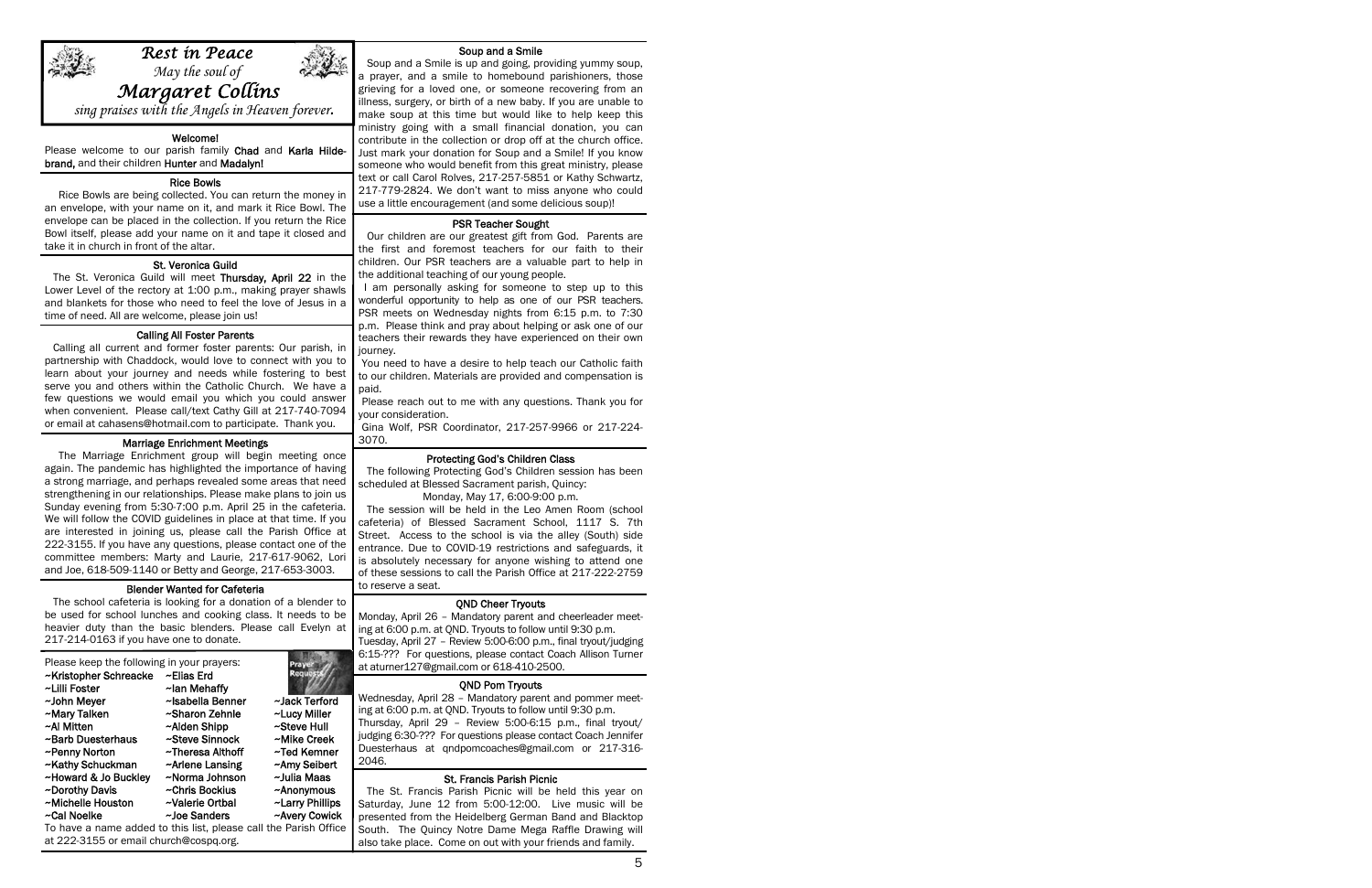